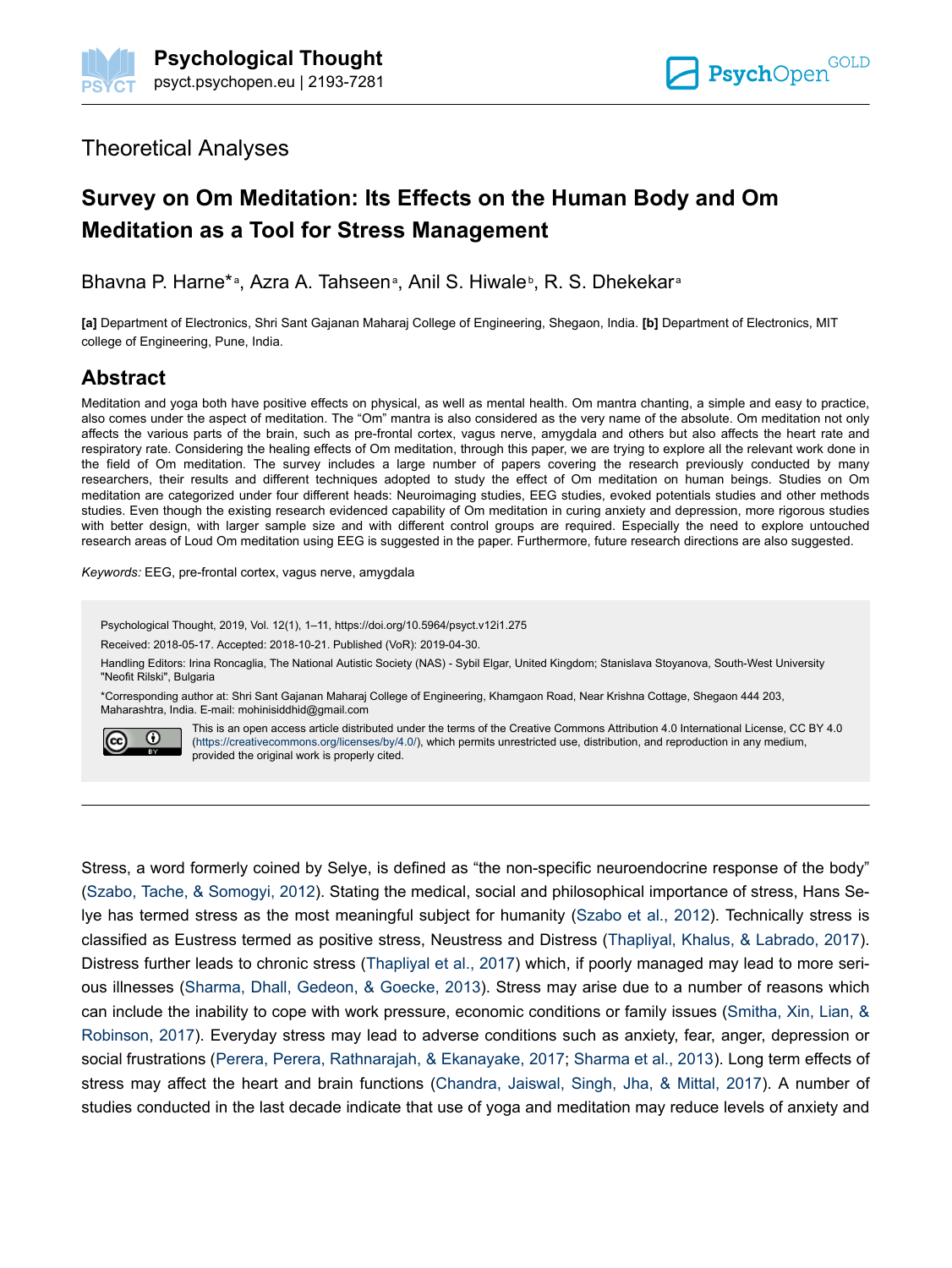depression and facilitate better states of relaxation which are conducive to better mental and physical health [\(Ahani et al., 2013](#page-8-0)).

Yoga is the spiritual science that is considered as omnipresent, unsectarian and unaltered phenomena [\(Madanmohan, 2008](#page-9-0)). Meditation is one of the aspects of yoga that can be stated as consciously and voluntarily guiding one's self-attention for relaxation or for seeking oneself or for personal improvement. Meditation can be categorized into two types: first type involves focusing attention on a particular object and second being mental or loud repetition of a chant called as mantra meditation [\(Schmidt & Walach, 2014\)](#page-9-0). Varieties of mantras can be chosen for meditation. Mantra repetition is a simple method to implement in order to attain meditation [\(Burke, 2012](#page-8-0)). The appearance of an Om syllable in the Upanishads, Bhagwat Gita and Vedas make it holy and sacred ([Kumar, Nagendra, Manjunath, Naveen, & Telles, 2010\)](#page-9-0) thus making it the highest sacred symbol in Hinduism. Om, considered as the name of God, is a sacred syllable in Hinduism from which all other sound came into existence ([Kumar et al., 2010](#page-9-0)).

Om singing is based on the generation of vibrations that propagate bottom-up through the body [\(Kalyani et al.,](#page-9-0) [2011\)](#page-9-0). Vibrations are generated by the successive uttering of simple basic sounds A-U-M that do not require involvement of the tongue. Om mantra can be chanted out loud or internally. When it is chanted out loud, the sound of the mantra becomes the focus of your attention. Saying the mantra aloud is said to help accustom yourself to the pronunciation of the mantra, as well as calming your mind. Mantras chanted mentally are the most powerful ([Taimini, 1986](#page-10-0)). But mental repetition is said to require a great level of focus and attention to keep your mind pointed on your mantra [\(Goel, 2018](#page-8-0)). The author [\(Goel, 2018\)](#page-8-0) suggests that it is good way to begin with loud mantra meditation.

Many studies on this mantra meditation have been conducted since 1994 [\(Telles, Nagarathna, Nagendra, &](#page-10-0) [Desiraju, 1994](#page-10-0)). Mainly these studies were based on mental repetition of Om mantra which revealed that Om meditation leads to physiological awareness, and increased sensitivity ([Kumar et al., 2010\)](#page-9-0). EEG has a wide range of applications in research field since it contains a lot of pathological and physiological information [\(Liu,](#page-9-0) [Yan, Zeng, & Wang, 2010](#page-9-0)). EEG signals are used as a tool to examine mental states, to find the effects of meditation [\(Harne, 2014](#page-8-0)). But neurophysiological changes from loud Om mantra meditation, are yet to be fully explored.

The syllable of 'Om 'consists of the three phonemes - A, U, and M. "A" represents the physical plane. "U" represents the mental and the astral plane, the world of intelligent spirits, and all heavens. "M" shows the deep-sleep state [\(Sivananda, 2010](#page-9-0)). The vibrations of Om flow from the belly to brain, and these sound vibrations have a great impact in harmonizing our body ([Dwivedi & Singh, 2016](#page-8-0)).

### **Scope of Om Meditation**

Nowadays stress is more persistent than ever because of the accelerating pace of modern life and constant change. It is a well-established fact that stress hinders memory, concentration, judgment and decision-making [\(Moss & Hammond, 1991](#page-9-0)). Relaxing effects produced after Om meditation can be brought by any other techniques of meditation as well [\(Cahn & Polich, 2006\)](#page-8-0). Since Om meditation is easy to practice, it needs less time, as well as does not require expert or trainer to assist while performing; it has advantages over other meditation techniques. The purpose of this review paper is to explore the existing experimental studies on Om meditation be it loud, mental or listening Om in order to find the effects of Om meditation on the human body.

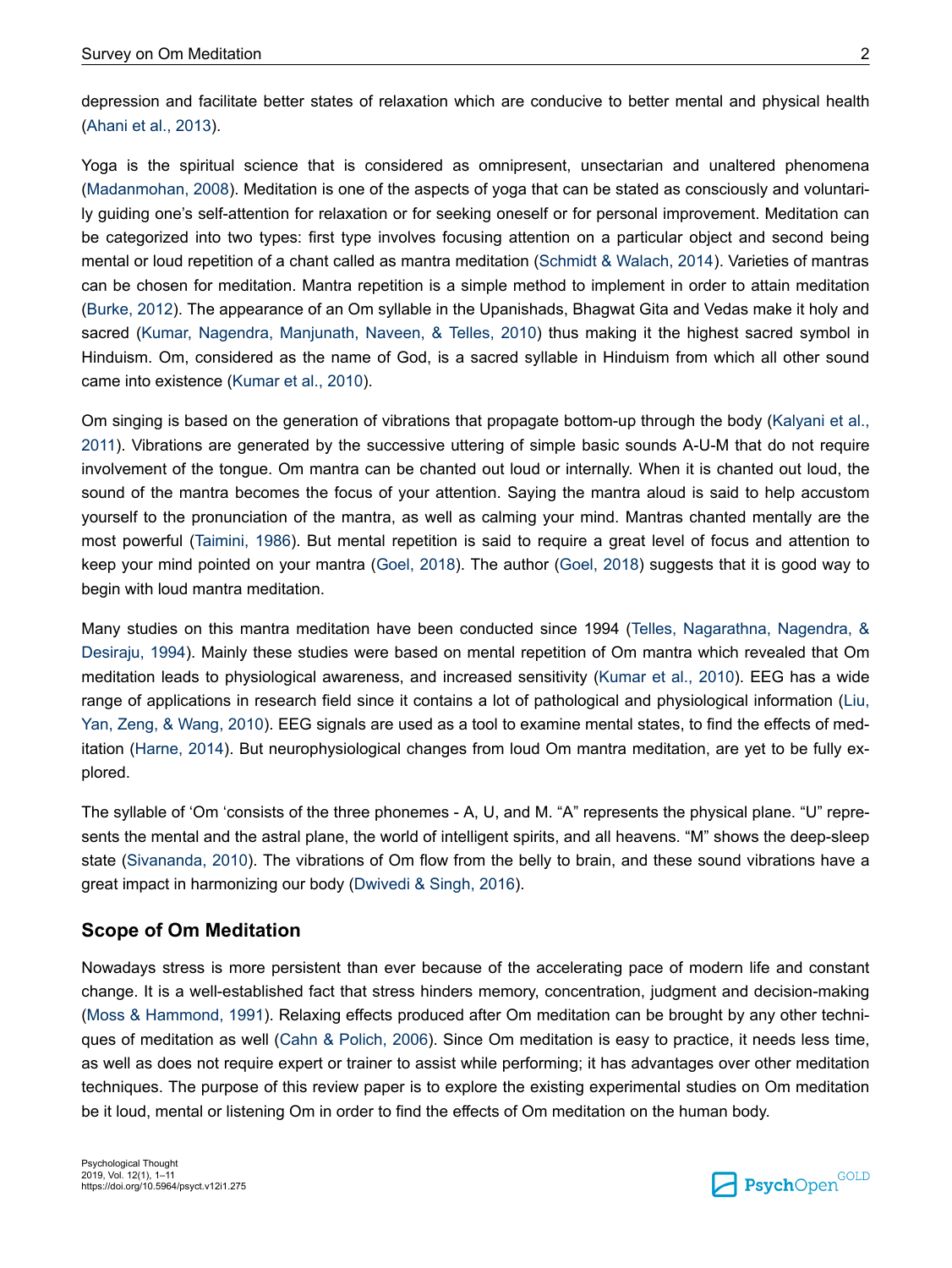This paper is an attempt to systematically review the available studies on Om meditation, to determine how the studies have been done and to find the benefits of Om meditation so far explored. Many researchers have found the effects of Om meditation on human beings by analyzing various parameters such as Electroencephalograph (EEG), neuroimaging, Evoked Potentials and other methods [\(Bhargav et al., 2016](#page-8-0); [Das & Anand, 2012](#page-8-0); [Deepeshwar, Vinchurkar, Visweswaraiah, & Nagendra, 2015](#page-8-0); [Harne, 2014;](#page-8-0) [Kumar, Guleria, & Khetrapal, 2015](#page-9-0); [Kalyani et al., 2011](#page-9-0); [Telles, Nagarathna, & Nagendra, 1995](#page-10-0); [Telles, Nagarathna, & Nagendra, 1998;](#page-10-0) [Telles et](#page-10-0) [al., 1994;](#page-10-0) [Gurjar, Ladhake, & Thakare, 2009\)](#page-8-0). This review could work as a platform holding analysis of the previous studies, as well as providing directions for future research in Om meditation. To study the effects of Om chanting on human being, the study is divided, according to four different criteria depending on the parameters used to analyze the effect of Om meditation. The four criteria are listed below:

- **1.** Om meditation studies using neuroimaging methods
- **2.** Om meditation studies based on EEG methods
- **3.** Om meditation studies using middle latency response (MLR) method
- **4.** Om meditation studies using other methods

## **Om Meditation Studies Using Neuroimaging Methods**

Table 1 summarizes the findings of studies on Om meditation based on neuroimaging method.

#### Table 1

*Om Meditation Studies Using Neuroimaging Methods*

|                                    |                  |                                                          | Om chanting type Subjects Type of meditators Method / Signal Processing | <b>Experimental Design</b>                                                                                                                                                                                 | <b>Findings</b>                                                                                                                                                                                                                                                      |
|------------------------------------|------------------|----------------------------------------------------------|-------------------------------------------------------------------------|------------------------------------------------------------------------------------------------------------------------------------------------------------------------------------------------------------|----------------------------------------------------------------------------------------------------------------------------------------------------------------------------------------------------------------------------------------------------------------------|
| Bhargav et al. (2016)              |                  |                                                          |                                                                         |                                                                                                                                                                                                            |                                                                                                                                                                                                                                                                      |
| Loud Om chanting                   | 20               | naïve                                                    | Functional near-infrared<br>spectroscopy (fNIRS)                        | Subject exposed to mobile phones<br>$(30 \text{ min}) \rightarrow \text{Om chanting}$ (5 min)                                                                                                              | Deactivation of pre-frontal cortices<br>due to the vibrations produced by<br>the sound 'Om':<br>Study suggests that Om chanting<br>may have a stimulating effect on<br>branch of vagus nerve in the ear<br>canal.                                                    |
| Kumar, Guleria, & Khetrapal (2015) |                  |                                                          |                                                                         |                                                                                                                                                                                                            |                                                                                                                                                                                                                                                                      |
| Listening Om<br>mantra             | 21 (All<br>male) |                                                          | <b>Functional magnetic</b><br>resonance imaging (fMRI)                  | Listening OM (12 ms) $\rightarrow$ No sound<br>$(12 \text{ ms}) \rightarrow$ Listening AAM (12 ms)<br>$\rightarrow$ No sound (12 ms) $\rightarrow$ Listening<br>TOM (12 ms) $\rightarrow$ No sound (12 ms) | Neural regions activated during<br>listening to "Om" sound in contrast<br>to non-meaningful word (TOM);<br>The common activated region<br>DMFC supports the emotional<br>empathy of "Om" sound, while<br>SMG implicates phonological<br>processing of "Om" syllable. |
|                                    |                  | Deepeshwar, Vinchurkar, Visweswaraiah, & Nagendra (2015) |                                                                         |                                                                                                                                                                                                            |                                                                                                                                                                                                                                                                      |
| Mental Om<br>mediation             | 22 (All<br>male) | Experienced                                              | fNIRS                                                                   | Random thinking $\rightarrow$ mental<br>chanting and effortless defocusing<br>on syllable "Om"                                                                                                             | Oxygenation levels are increased<br>in the PFC during meditation                                                                                                                                                                                                     |

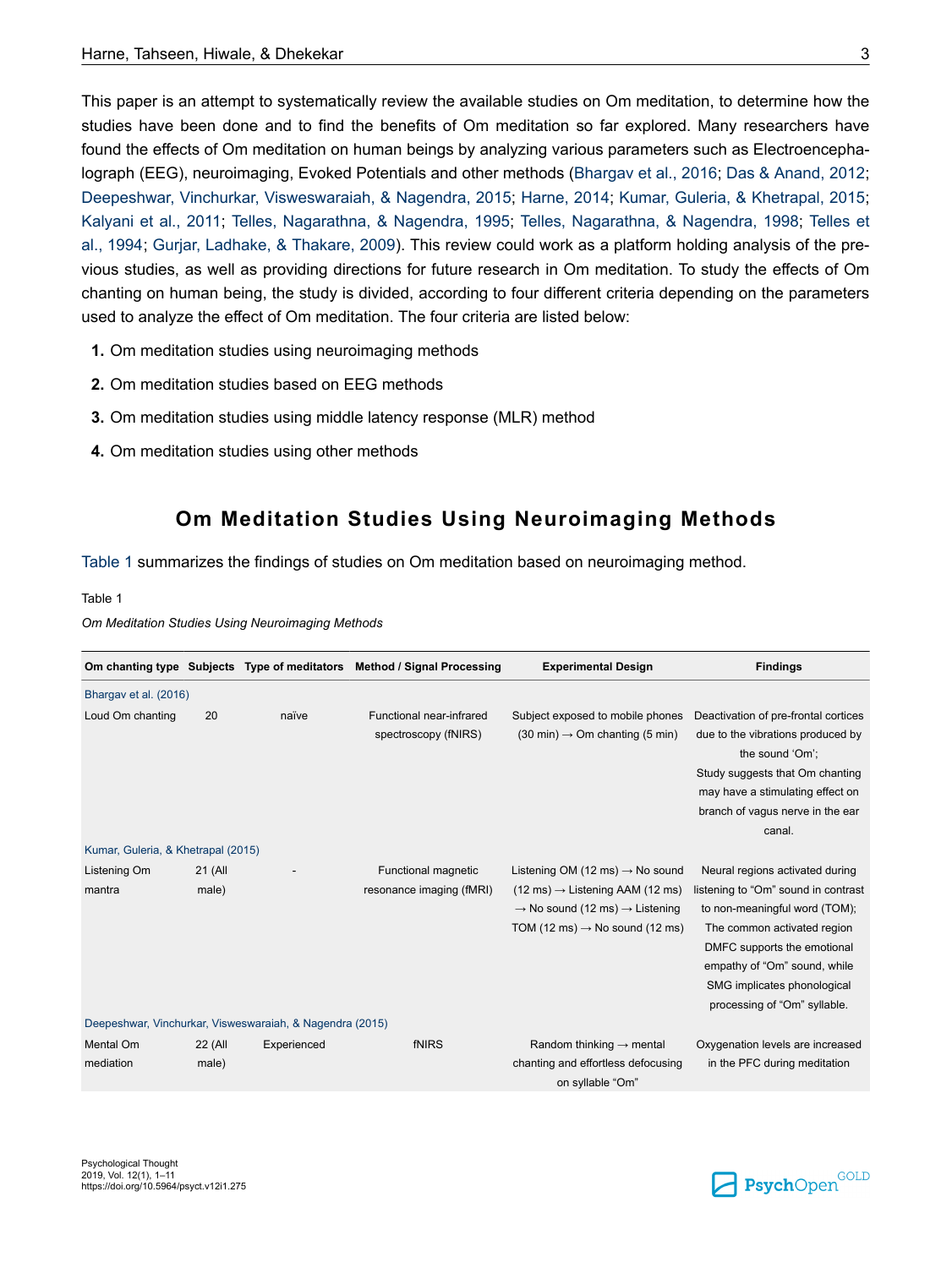|                       |    | Om chanting type Subjects Type of meditators | Method / Signal Processing | <b>Experimental Design</b>            | <b>Findings</b>                     |
|-----------------------|----|----------------------------------------------|----------------------------|---------------------------------------|-------------------------------------|
| Kalyani et al. (2011) |    |                                              |                            |                                       |                                     |
| Loud Om Chanting      | 12 | 4 experienced and                            | fMRI                       | 15 Seconds REST $\rightarrow$ Om 15   | Significant deactivation in the     |
|                       |    | rest naïve                                   |                            | Seconds $\rightarrow$ REST 15 Seconds | amygdala, anterior cingulate gyrus, |
|                       |    |                                              |                            | $\rightarrow$ SSSS 15 Seconds         | hippocampus, insula, orbitofrontal  |
|                       |    |                                              |                            |                                       | cortex, Para hippocampal gyrus      |
|                       |    |                                              |                            |                                       | and thalamus during 'Om'            |
|                       |    |                                              |                            |                                       | chanting.                           |
|                       |    |                                              |                            |                                       | It suggests that Om chanting can    |
|                       |    |                                              |                            |                                       | be another therapy in depression    |
|                       |    |                                              |                            |                                       | and epilepsy                        |

*Note.* DMFC = Dorsal Medical Frontal Cortex, SMG = Supramarginal Gyrus, ms = millisecond, PFC = Pre Frontal Cortex, AAM and TOM and SSSS = any random sound other than Om selected by author, REST = rest state as defined and used by author in respective study.

Functional magnetic resonance imaging (fMRI) and functional near-infrared spectroscopy (fNIRS) were used to compare and evaluate the effects of Om meditation by the following four studies. From the studies on neuroimaging ([Bhargav et al., 2016](#page-8-0); [Deepeshwar et al., 2015](#page-8-0)) pre frontal cortex (PFC) area of the brain is seen to be affected wherein deactivation and oxygenation of PFC is observed which lead to the conclusion that the vibrations produced by Om meditation has relaxing effects. The authors [\(Bhargav et al., 2016](#page-8-0)) specifically point out stimulating effects of Om meditation on a branch of the vagus nerve. They also presented future research directions in this study with larger sample size and advanced stroop methods with reaction time along with Stroop performance scores. Studies comparing Om syllable with neutral syllable [\(Kumar et al., 2015\)](#page-9-0) show that neural regions such as bilateral cerebellum, left dorsal medial frontal cortex and right supramarginal gyrus activate during listening to "Om" sound. Further stating that DMFC holds the emotional affinity of "Om" sound, whereas SMG suggests lingual processing of "Om" syllable. The confounding effect of Om meditation is observed in an FMRI study ([Kalyani et al., 2011](#page-9-0)) that shows that meditation has a sign of relaxation. Indeed, the authors imply that Om meditation can be used as a therapy for people affected by anxiety and suffering from depression.

# **Om Meditation Studies Using EEG Methods**

EEG signal as a neurological and psychiatric diagnostic tool was firstly used and discovered by a German psychiatrist Hans Berg in 1929 (in [Tudor, Tudor, & Tudor, 2005](#page-10-0)). Table 2 summarizes the findings from EEG Om meditation studies.

Table 2

*Om Meditation Studies Using Electroencephalogram (EEG) Methods*

| Om chanting type |    |       | Subjects Type of meditators Method / Signal Processing | <b>Experimental Design</b>     | <b>Findings</b>           |
|------------------|----|-------|--------------------------------------------------------|--------------------------------|---------------------------|
| Harne, 2014      |    |       |                                                        |                                |                           |
| Loud Om mantra   | 10 | Naïve | Time domain Analysis                                   | $Rest \rightarrow Om$ Chanting | Om chanting reduces the   |
| chanting         |    |       | (Higuchi Fractal Dimension                             | $\rightarrow$ Rest             | complexity of EEG signal. |
|                  |    |       | (HFD))                                                 |                                |                           |

The study suggests that Higuchi fractal analysis reveals that EEG complexity reduces after loud Om meditation and also states that a feeling of calmness is achieved ([Harne, 2014](#page-8-0)). This study suggests that this analysis can

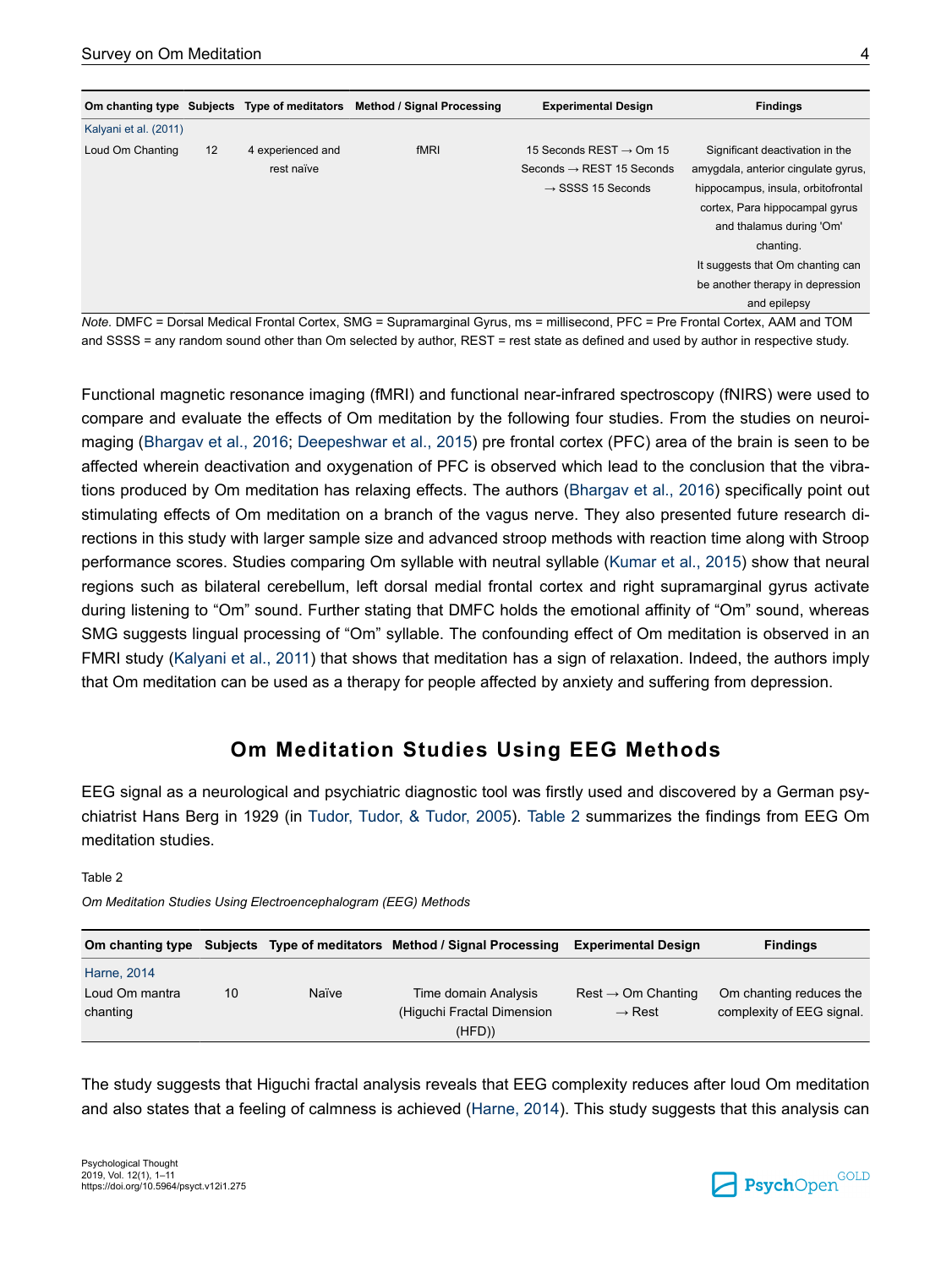

*Figure 1. Framework for EEG analysis*

be further extended in time domain. In order to reach more sound results it is suggested that a control group design is needed. Still very few studies have been conducted for Om meditation considering its effectiveness level. In this paper, we have also added a proposed method to explore the area of EEG analysis of Om meditation.

Since the studies conducted on EEG analysis of Om meditation are less in number and more research can be carried out in this direction, a step wise description is provided below which can help researchers exploring further this area of study. Figure 1 shows the EEG framework of EEG analysis. The first phase is to choose a proper experimental design. It is the process of outlining a study to meet defined objectives. Phase one is a very important step since it makes certain that the correct data of sufficient sample size and power is available to carry out the research in a valid and replicable way [\(Malik & Amin, 2017](#page-9-0)). The ethical issues should be handled before the data collection. In EEG recording phase, raw EEG signals are collected from the scalp of the brain [\(Puce & Hämäläinen, 2017](#page-9-0)). The next phase is preprocessing which includes artifact removal and data filtering [\(Ames, 1971;](#page-8-0) [Basar, 1999](#page-8-0)). EEG signal is now free for time, frequency, and both time and frequency domain analysis ([Al-Fahoum & Al-Fraihat, 2014](#page-8-0)). The next phase after analysis is the feature extraction. It is used to find features or information that can lead us to classification ([Güler & Übeyli, 2005](#page-8-0); [Kordylewski,](#page-9-0) [Graupe, & Liu, 2001;](#page-9-0) [Übeyli, 2008](#page-10-0)). And the last stage is signal classification. Signal classification process can be carried out by various methods such as linear analysis, nonlinear analysis, adaptive algorithms, clustering and fuzzy techniques, and neural networks. The feature vector data obtained is analyzed and its algorithmic characteristics lead to a hypothesis ([Kordylewski et al., 2001;](#page-9-0) [Subasi & Ercelebi, 2005\)](#page-10-0). Statistical analysis using Analysis of variance (ANOVA) or two way repeated ANOVA are used to test the hypothesis of the study.

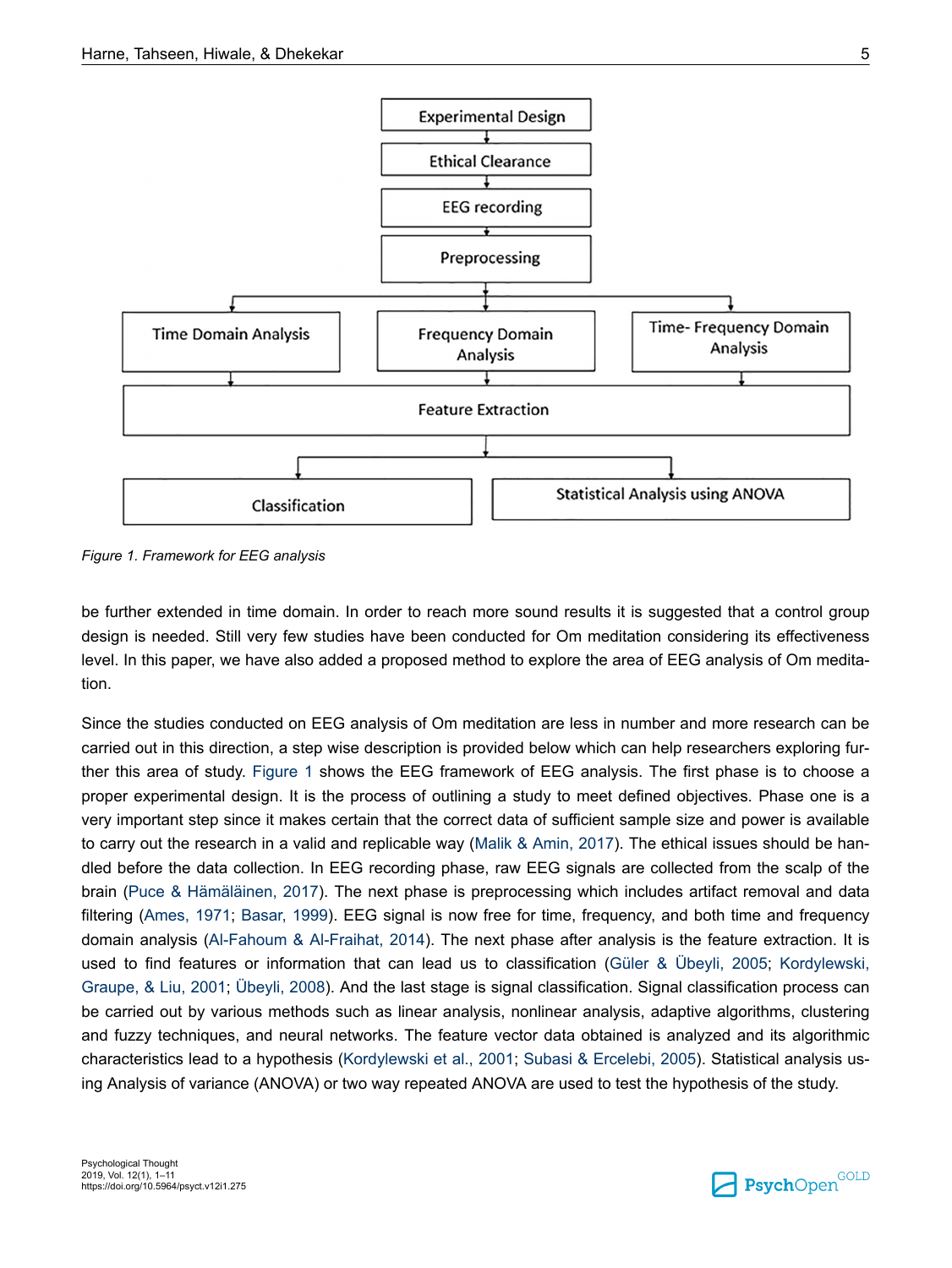# **Om Meditation Studies Using Middle Latency Response (MLR)**

Table 3 summarizes the studies conducted on MLR to examine the effect of Om meditation.

Table 3

*Om Meditation Studies Using Evoked Potential (EP) and Middle Latency Potentials Response (MLR)*

|                                                |    |                               | Om chanting type Subjects Type of meditators Method / Signal Processing | <b>Experimental Design</b>                                                                                                                                                          | <b>Findings</b>                                                                                                                            |
|------------------------------------------------|----|-------------------------------|-------------------------------------------------------------------------|-------------------------------------------------------------------------------------------------------------------------------------------------------------------------------------|--------------------------------------------------------------------------------------------------------------------------------------------|
| Telles, Nagarathna, Nagendra & Desiraju (1994) |    |                               |                                                                         |                                                                                                                                                                                     |                                                                                                                                            |
| Mental Om<br>meditation                        | 18 | Both naïve and<br>experienced | AEP-MLR                                                                 | Two sessions Relax<br>$(6 \text{ min}) \rightarrow \text{Mental Om}$<br>meditation $\rightarrow$ Relax<br>$(6 \text{ min}) \rightarrow \text{Mental}$<br>repeating word 'One'       | Study revealed differences<br>among senior and naive<br>meditators, naive<br>meditators require extra<br>effort to practice<br>meditation. |
| Telles, Nagarathna, & Nagendra (1995)          |    |                               |                                                                         |                                                                                                                                                                                     |                                                                                                                                            |
| Mental Om<br>meditation                        | 14 | Both naïve and<br>experience  | <b>MLR</b>                                                              | Relax (6 min) $\rightarrow$ Mental<br>Om meditation $\rightarrow$ Relax<br>$(6 \text{ min}) \rightarrow$ Non targeted<br>thinking                                                   | Reduce HR indicate<br>psychophysiological<br>relaxation.                                                                                   |
| Telles, Nagarathna, & Nagendra (1998)          |    |                               |                                                                         |                                                                                                                                                                                     |                                                                                                                                            |
| Mental Om<br>meditation                        | 12 | Both naïve and<br>experienced | <b>MLR</b>                                                              | Three sessions Mental<br>Om meditation (MOM)<br>$(15 \text{ min}) \rightarrow \text{Mental}$<br>repeating word (COM)<br>$(15 \text{ min}) \rightarrow$ Neutral<br>thinking (15 min) | Skin resistance level<br>reduces during mental Om<br>meditation;<br>Heart rate (HR) reduce;<br>Respiratory rate (BR)<br>reduce             |

*Note*. AEP = Auditory Evoked Potentials; MLR = middle latency response method.

Among the subjects categorized as meditators and naïve, the studies were carried out in three sessions of mentally chanting Om, mentally chanting One and neutral thinking [\(Telles et al., 1995](#page-10-0); [Telles et al., 1998\)](#page-10-0). The experimental results showed increased peak amplitude of the Na wave during meditation among experienced meditators<sup>[1](#page-7-0)</sup> which was correlated with an increase in the number of neurons recruited [\(Kumar et al., 2010](#page-9-0)), whereas a decreased amplitude in Na wave during control session was observed revealing reverse implications [\(Kumar et al., 2010;](#page-9-0) [Telles et al., 1994\)](#page-10-0). From the three studies conducted by Telles and her co-authors, it can be concluded that Om meditation produces significant health benefits such as reduced respiratory rate, reduced heart rate, reduced skin resistance and leading to a state of relaxation [\(Telles et al., 1994](#page-10-0); [Telles et al.,](#page-10-0) [1995](#page-10-0); [Telles et al., 1998\)](#page-10-0).

# **Om Meditation Studies Based on Other Methods**

In order to find potential further benefits of Om meditation, other methods such as Galvanic skin response (GSR) and audio analysis were also evaluated [\(Das & Anand, 2012](#page-8-0); [Gurjar, Ladhake, & Thakare, 2009](#page-8-0)). [Table](#page-6-0) [4](#page-6-0) summarizes the studies conducted using other methods on Om meditation.

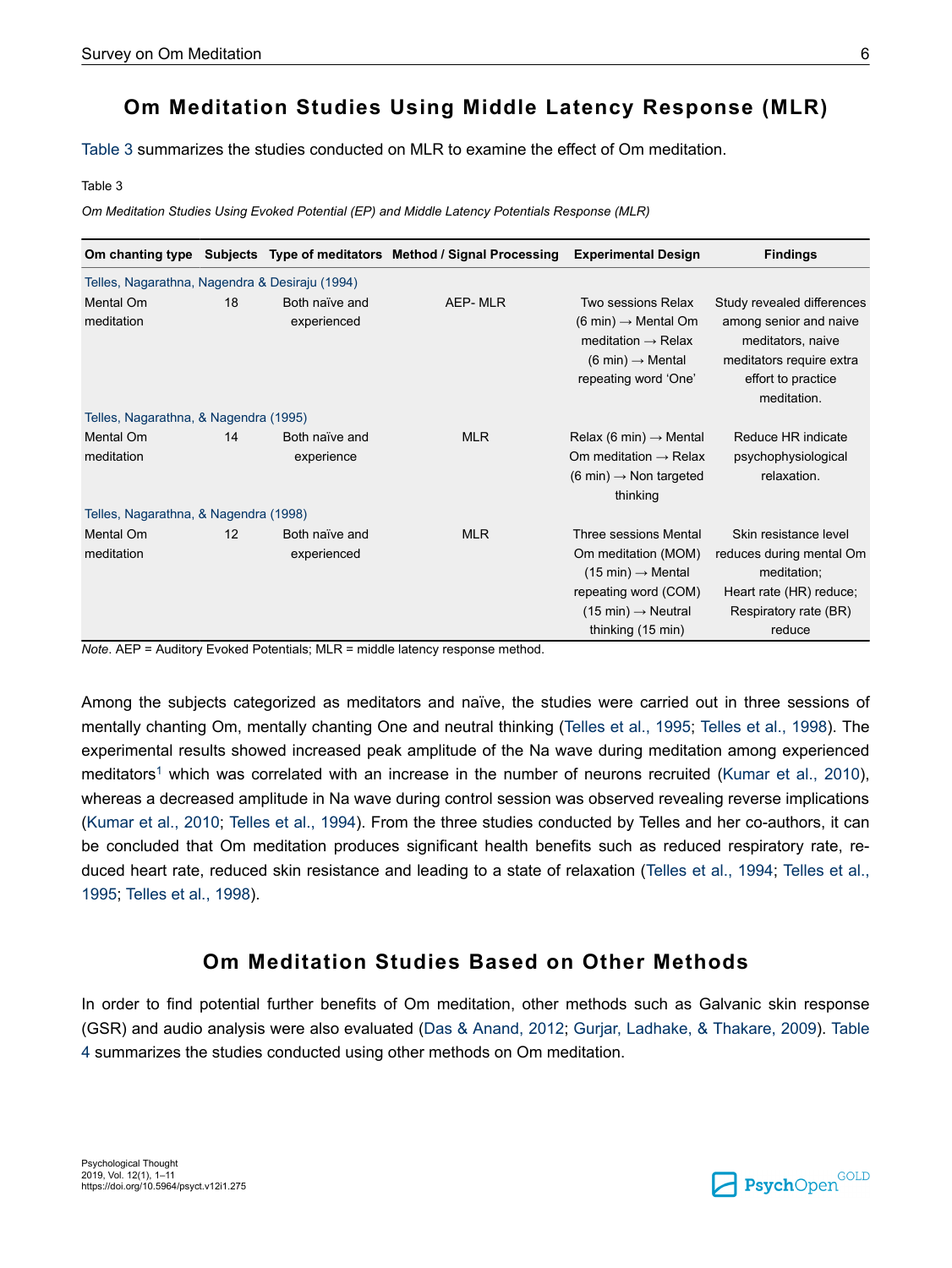#### <span id="page-6-0"></span>Table 4

*Om Meditation Studies Using Other Variables*

|                                   |                    | Om chanting type Subjects Type of meditators Method/Signal Processing | <b>Experimental Design</b>                              | <b>Findings</b>                                                                                       |
|-----------------------------------|--------------------|-----------------------------------------------------------------------|---------------------------------------------------------|-------------------------------------------------------------------------------------------------------|
| Das & Anand (2012)                |                    |                                                                       |                                                         |                                                                                                       |
| Loud Om chanting                  | 20 (All<br>female) | Galvanic Skin Response<br>(GSR)                                       | Prayer (15 min) $\rightarrow$ Om<br>Meditation (15 min) | significant increase in<br>GSR values as an effect<br>of prayer and meditation<br>which suggested the |
| Gurjar, Ladhake, & Thakare (2009) |                    |                                                                       |                                                         | Psycho physiological<br>relaxation                                                                    |
| Om chanted sound                  |                    |                                                                       |                                                         |                                                                                                       |
|                                   |                    | Wavelet analysis if speech<br>signal                                  |                                                         | Om chanting affords<br>steadiness in mind, calm                                                       |
|                                   |                    |                                                                       |                                                         | and peace to the stressed                                                                             |
|                                   |                    |                                                                       |                                                         | mind                                                                                                  |

The study on skin responses by [Das & Anand \(2012\)](#page-8-0) revealed the Psycho-physiological relaxing effect of Om meditation and prayer. [Gurjar et al. \(2009\)](#page-8-0) carried out a study on the audio record of Om sound. Wavelet analysis of Om chant using MATLAB revealed the positive effects of chanting Om mantra such as stabilization of brain, removal of earthly thoughts and increase of energy. The study concluded that daily practice of Om mantra helps in increasing level of human attention and concentration ([Gurjar et al., 2009](#page-8-0)). Om chanting can be considered as a contributing factor to support human being affected by high levels of stress and as medicine for human being under stress.

## **Comparison of Om Sound With Other Sounds**

Table 5 demonstrates the comparison of Om sound with other sound like 'ONE' and 'SSS'. Om sound application seems to produce better results. Further studies can be conducted by comparing it with any other relaxing sound.

#### Table 5

*Comparison of Om Sound With Another Sound*

| <b>Compared sound</b>                                                            | <b>Effect of Om sound vs other sound</b>                                                            |
|----------------------------------------------------------------------------------|-----------------------------------------------------------------------------------------------------|
| Telles, Nagarathna, & Nagendra (1998)                                            |                                                                                                     |
| Om is compared with mental repetition of "ONE"                                   | Om sound alone was responsible for reducing skin resistance indicating a change<br>in mental state. |
| Telles, Nagarathna, Nagendra, & Desiraju (1994)                                  |                                                                                                     |
| Om sound is compared with mental repetition of<br>"ONE"<br>Kalyani et al. (2011) | Effect of Om sound observed in expert meditators.                                                   |
| Om sound is compared with "ssss" sound                                           | The "ssss" task did not produce any significant activation/deactivation in brain                    |
|                                                                                  | regions as produced by Om sound.                                                                    |

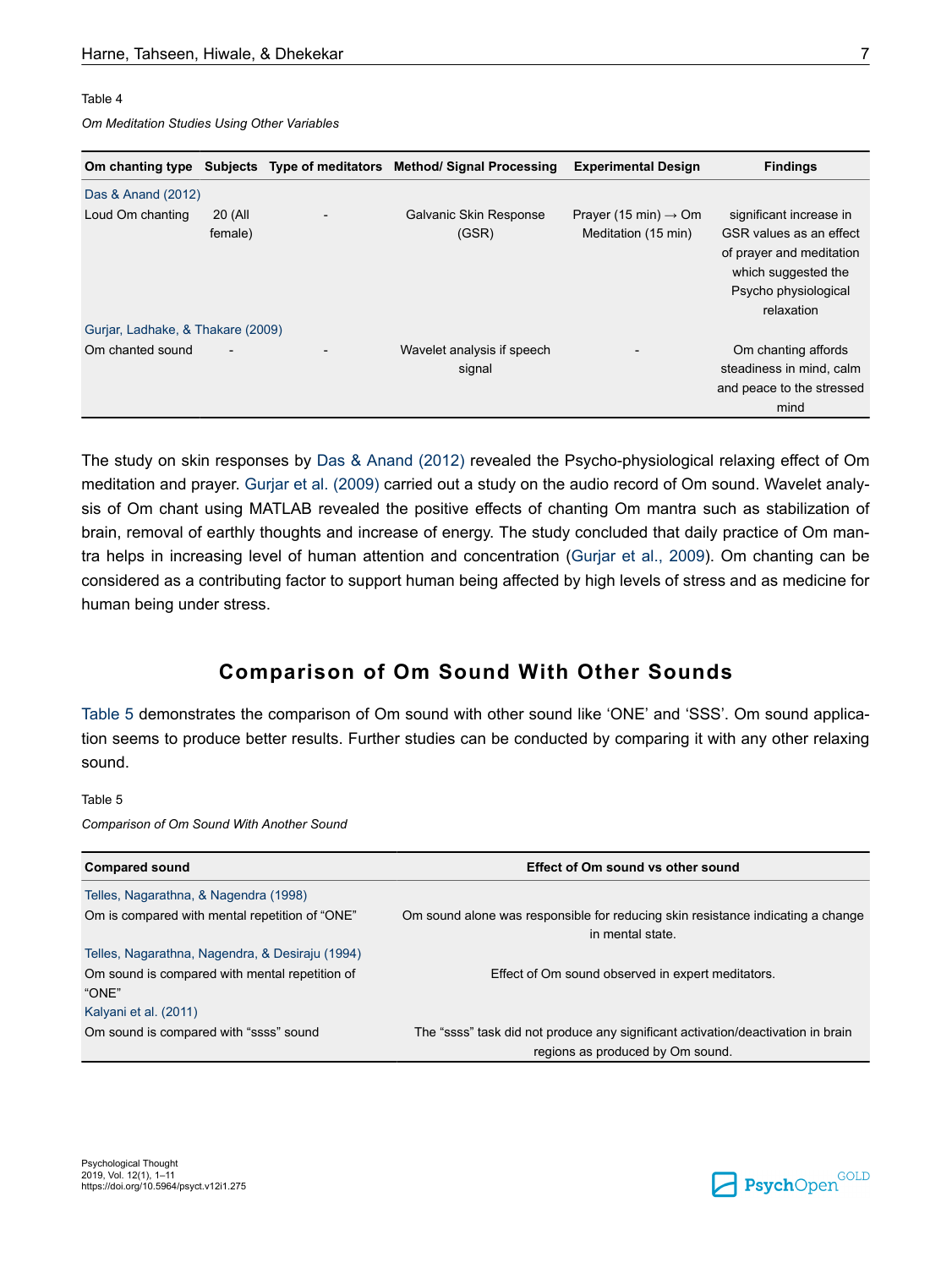# **Conclusion and Future Directions**

<span id="page-7-0"></span>The effects of Om meditation on the brain and other parts of the body have been explored with various methods. The findings are varied in nature which warrants a need for empirical, experimental and theoretical studies in this field. Recent efforts on Om mantra meditation have used neuroimaging and evoked potentials study. Moreover, most of the studies are based on mental Om chanting. This paper suggests the need for further research in the field of Om meditation using EEG as a tool for analyzing mental effects of Om meditation.

Various signal processing techniques, namely fast Fourier transforms, wavelet transforms, independent component analysis, principle component analysis, coherence analysis ([Kaur & Singh, 2015](#page-9-0)) can be added to investigate the information in EEG during loud Om mantra meditation.

Questioning the medicinal properties and relaxing effect of Om meditation practice is a strong impetus for future studies. Further studies are needed to examine the effects of cultural dependency and gender dependency on Om meditation. The study on this mantra carried out on subjects with different medical conditions, different age groups, different working conditions and different physical posture may help to evaluate the effect of Om meditation even better. Such studies may prove useful for society as a whole. This review argues for the EEG analysis of the loud Om mantra.

# **Limitations of This Review**

Despite of the beneficial and stress relieving effects of Om meditation, some people are reluctant to practice it because of its religious background. We have tried to cover all studies conducted on Om meditation and summarize the effect of Om meditation on the human body. Due to a small sample size and little research in this field, only some effects of Om meditation are presented. The paper suggests a need for further research in this field, through sounder and better methodological approaches with the aims for establishing the potential positive effects of Om meditation both for physical and mental well-being.

#### **Notes**

1) Experienced meditators are the one who perform Om meditation daily whereas Naive meditators are the one who do not follow the practice of meditation daily. No scale has been given in the papers ([Telles et al., 1995](#page-10-0); [Telles et al., 1998](#page-10-0)) which we have refered to compare Naive and experienced meditators.

### **Funding**

The authors have no funding to report.

#### **Competing Interests**

The authors have declared that no competing interests exist.

#### **Acknowledgments**

The authors are thankful to Dr. Saurabh Bilala (M. D. Neuro surgeon) from Akola Maharashtra for providing his medical Lab for EEG analysis and experimentation recording, also to Principal Shri Gajanan Maharaj College of Engineering, Shegaon Maharashtra for providing them R & D labs for carrying out research work. The authors also would like to thank all the subjects for their cooperation.

Psychological Thought 2019, Vol. 12(1), 1–11 https://doi.org/10.5964/psyct.v12i1.275

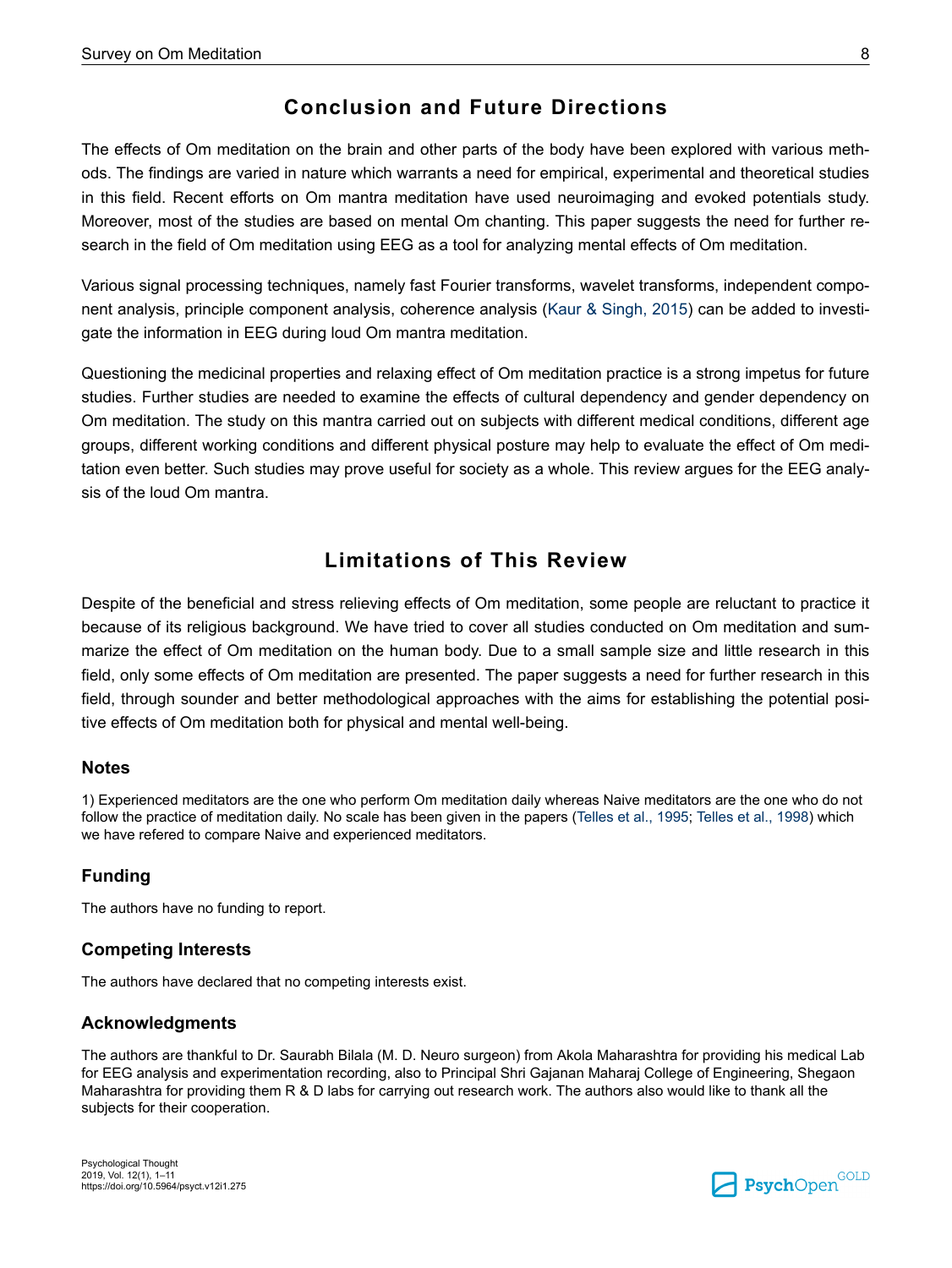#### **References**

- <span id="page-8-0"></span>Ahani, A., Wahbeh, H., Nezamfar, H., Miller, M., Erdogmus, D., & Oken, B. (2013). Change in physiological signals during mindfulness meditation. *6th Annual International IEEE/EMBS Conference on Neural Engineering, 6-8 November 2013, San Diego, California*, 1378-1381.
- Al-Fahoum, A. S., & Al-Fraihat, A. A. (2014). Methods of EEG signal feature extraction using linear analysis in frequency and time-frequency domains. *ISRN Neuroscience, 2014*, Article 730218.<https://doi.org/10.1155/2014/730218>
- Ames, F. R. (1971). Self-induction" in photosensitive epilepsy. *Brain, 94*, 781-798.<https://doi.org/10.1093/brain/94.4.781>
- Basar, E. (1999). *Brain function and oscillations, (Vol. II) Integrative Brain Function. Neurophysiology and Cognitive Processes*. Berlin, Germany: Springer.
- Bhargav, H., Manjunath, N. K., Varambally, S., Mooventhan, A., & Bista, S., Singh, … Nagendra, H. R. (2016). Acute effects of 3G mobile phone radiations on frontal hemodynamics during a cognitive task in teenagers and possible protective value of Om meditation. *International Review of Psychiatry (Abingdon, England), 28*(3), 288-298. <https://doi.org/10.1080/09540261.2016.1188784>
- Burke, A. (2012). Comparing individual preferences for four meditation techniques: Zen, Vipassana (Mindfulness), Qigong, and Mantra. *Explore (New York, N.Y.), 8*(4), 237-242. <https://doi.org/10.1016/j.explore.2012.04.003>
- Cahn, B. R., & Polich, J. (2006). Meditation states and traits: EEG, ERP, and neuroimaging studies. *Psychological Bulletin, 132*(2), 180-211. <https://doi.org/10.1037/0033-2909.132.2.180>
- Chandra, S., Jaiswal, A. K., Singh, J. R., Jha, D., & Mittal, A. P. (2017). Mental stress: Neurophysiology and its regulation by Sudarshan Kriya Yoga. *International Journal of Yoga, 10*(2), 67-72.<https://doi.org/10.4103/0973-6131.205508>
- Das, I., & Anand, H. (2012). Effect of prayer and Om meditation in enhancing galvanic skin response. *Psychological Thought, 5*(2), 141-149.<https://doi.org/10.5964/psyct.v5i2.18>
- Deepeshwar, S., Vinchurkar, S. A., Visweswaraiah, N. K., & Nagendra, H. R. (2015). Hemodynamic responses on prefrontal cortex related to meditation and attentional task. *Frontiers in Systems Neuroscience, 8*, Article 252. <https://doi.org/10.3389/fnsys.2014.00252>
- Dwivedi, M., & Singh, S. K. (2016). Scientific analysis of Aum mantra in knowing self. Retrieved from <https://www.researchgate.net/publication/312153393>
- Goel, A. (2018). Steps to mantra meditation. *Health and Yoga*. Retrieved from [https://www.healthandyoga.com/html/news/contentpage.aspx?book=meditation&page=step\\_mantras](https://www.healthandyoga.com/html/news/contentpage.aspx?book=meditation&page=step_mantras)
- Güler, I., & Übeyli, E. D. (2005). Adaptive neuro-fuzzy inference system for classification of EEG signals using wavelet coefficients. *Journal of Neuroscience Methods, 148*(2), 113-121. <https://doi.org/10.1016/j.jneumeth.2005.04.013>
- Gurjar, A. A., Ladhake, S. A., & Thakare, A. P. (2009). Analysis of acoustic of "Om" chant to study its effect on nervous system. *International Journal of Computer Science and Network Security, 9*(1), 363-367.
- Harne, B. P. (2014). Higuchi fractal dimension analysis of EEG signal before and after Om chanting to observe overall effect on brain. *Iranian Journal of Electrical and Computer Engineering, 4*, 585-592.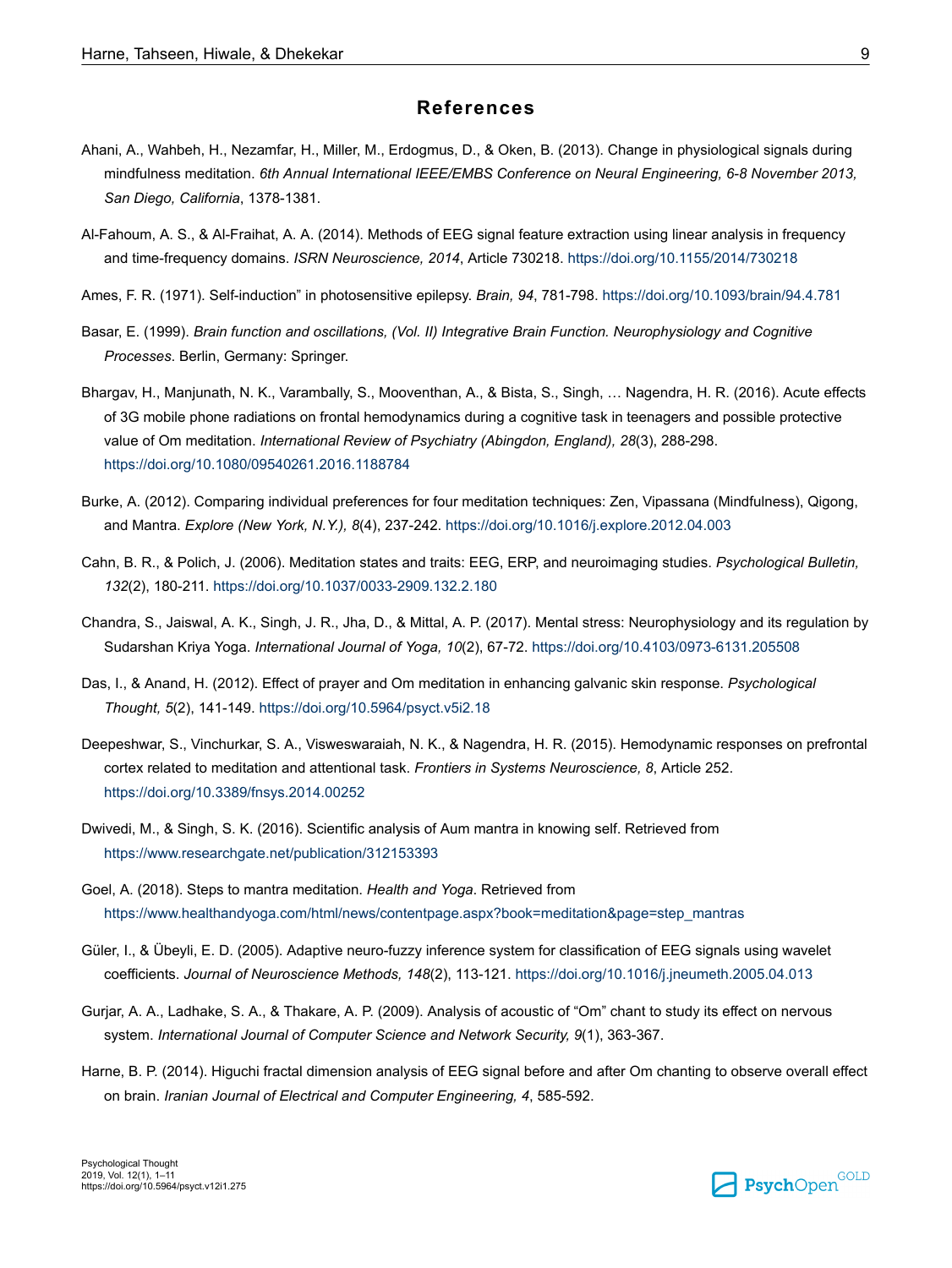- <span id="page-9-0"></span>Kalyani, B. G., Venkatasubramanian, G., Arasappa, R., Rao, N. P., Kalmady, S. V., Behere, R. V., . . . Gangadhar, B. N. (2011). Neurohemodynamic correlates of 'Om' chanting: A pilot functional magnetic resonance imaging study. *International Journal of Yoga, 4*, 3-6. <https://doi.org/10.4103/0973-6131.78171>
- Kaur, C., & Singh, P. (2015). EEG derived neuronal dynamics during meditation: Progress and challenges. *Advances in Preventive Medicine*.<https://doi.org/10.1155/2015/614723>
- Kordylewski, H., Graupe, D., & Liu, K. (2001). A novel large-memory neural network as an aid in medical diagnosis applications. *IEEE Transactions on Information Technology in Biomedicine, 5*(3), 202-209. <https://doi.org/10.1109/4233.945291>
- Kumar, S., Nagendra, H., Manjunath, N. K., Naveen, K. V., & Telles, S. (2010). Meditation on Om: Relevance from ancient texts and contemporary science. *International Journal of Yoga, 3*, 2-5. <https://doi.org/10.4103/0973-6131.66771>
- Kumar, U., Guleria, A., & Khetrapal, C. L. (2015). Neuro-cognitive aspects of "Om" sound/syllable perception: A functional neuroimaging study. *Cognition and Emotion, 29*, 432-441.<https://doi.org/10.1080/02699931.2014.917609>
- Liu, Y., Yan, L., Zeng, B., & Wang, W. (2010). Automatic sleep stage scoring using Hilbert–Huang transform with BP neural network. In K.-C. Chou (Ed.), *4th International Conference on Bioinformatics and Biomedical Engineering*, 1–4.
- Madanmohan. (2008). *Introducing Yoga to Medical Students: The JIPMER Experience*. Advanced Centre for Yoga Therapy. Education and Research, Puducherry JIPMER. Retrieved from [http://icyer.com/documents/Yoga\\_medical\\_students\\_JIPMER2008](http://icyer.com/documents/Yoga_medical_students_JIPMER2008)
- Malik, A. S., & Amin, H. U. (2017). *Designing EEG experiments for studying the brain*. Cambridge, MA, USA: Academic Press.
- Moss, E. F., & Hammond, K. R. (1991). *The effects of stress on judgment and decision making: An annotated bibliography.* United States Army Research Institute for the Behavioral and Social Sciences. Retrieved from <http://www.dtic.mil/dtic/tr/fulltext/u2/a239005.pdf>
- Perera, J. A. P. H., Perera, P. M. C., Rathnarajah, L. M., & Ekanayake, H. B. (2017). Biofeedback based computational approach for working stress reduction through meditation technique. In H. Usoof (Ed.), *Sixteenth International conference on Advances in ICT for Emerging Regions (ICTer)*, 1320-14038.
- Puce, A., & Hämäläinen, M. S. (2017). A review of issues related to data acquisition and analysis in EEG/MEG Studies. *Brain Sciences, 7*(6), Article 58. <https://doi.org/10.3390/brainsci7060058>
- Schmidt, S., & Walach, H. (Eds.). (2014). *Meditation Neuroscientific approaches and philosophical implications*. Berlin, Germany: Springer Science & Business Media.
- Sharma, N., Dhall, A., Gedeon, T., & Goecke, R. (2013). Modeling stress using thermal facial patterns: A Spatio-temporal approach. In J. E. Guerrero (Ed.), *IEEE Humaine Association Conference on Affective Computing and Intelligent interaction*, 387-392.
- Sivananda, S. S. (2010). *Japa Yoga: A comprehensive treatise on Mantra-Sastra* (14th ed.). Tehri Garhwal, Uttarakhand, India: The Divine Life Society Publication. Retrieved from [https://archive.org/stream/JapaYogaAComprehensiveTreatiseOnMantraSastraBySwamiSivananda/](https://archive.org/stream/JapaYogaAComprehensiveTreatiseOnMantraSastraBySwamiSivananda/Japa_Yoga__A_Comprehensive_Treatise_on_Mantra-Sastra__By_Swami_Sivananda_djvu.txt) [Japa\\_Yoga\\_\\_A\\_Comprehensive\\_Treatise\\_on\\_Mantra-Sastra\\_\\_By\\_Swami\\_Sivananda\\_djvu.txt](https://archive.org/stream/JapaYogaAComprehensiveTreatiseOnMantraSastraBySwamiSivananda/Japa_Yoga__A_Comprehensive_Treatise_on_Mantra-Sastra__By_Swami_Sivananda_djvu.txt)